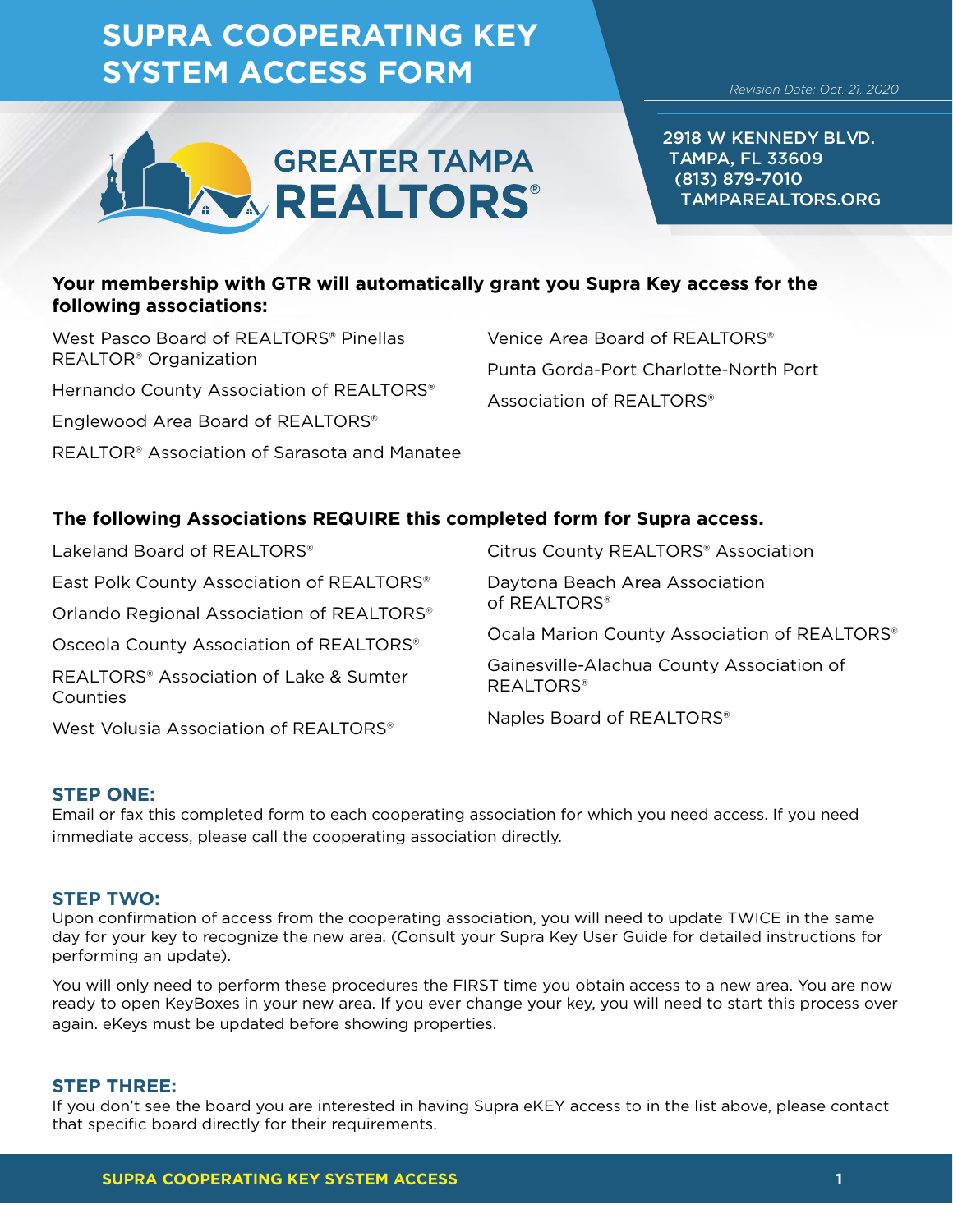

# **PRIMARY CONTACT INFORMATION**

Member Name: Member ID:

Phone Number: Email:

Key Serial Number Pin Number

| <b>Association</b>                                                              | <b>Phone</b>       | <b>Email</b>                          | <b>Fax</b>         |
|---------------------------------------------------------------------------------|--------------------|---------------------------------------|--------------------|
| Citrus County REALTORS®<br>Association                                          | $(352)$ 746 - 7550 | keys@raccfl.com                       | $(352)$ 746 - 3223 |
| Daytona Beach Area<br>Association of REALTORS®                                  | --- Email Only --- | sIdohmen@daytonarealtors.<br>org      | --- Email Only --- |
| <b>East Polk County Association</b><br>of REALTORS®                             | $(863)$ 294 - 3163 | staff@epcar.com                       | $(863)$ 299 - 5772 |
| Lakeland Board of REALTORS®                                                     | $(863) 687 - 6111$ | info@lakelandrealtors.org             | $(863) 688 - 8253$ |
| <b>REALTORS<sup>®</sup></b> Association of<br><b>Lake &amp; Sumter Counties</b> | $(352)$ 343 - 3003 | recept@ralsc.org                      | $(352)$ 343 - 7876 |
| <b>Orlando Regional Association</b><br>of REALTORS®                             | $(407)$ 253 - 3580 | membership@orlandorealtors.<br>org    | $(407)$ 293 - 6083 |
| <b>Osceola County Association of</b><br><b>REALTORS®</b>                        | $(407) 846 - 0117$ | membership@<br>osceola-realtors.com   | $(407) 846 - 0217$ |
| West Volusia Association of<br><b>REALTORS®</b>                                 | $(386)$ 774 - 6433 | membership@<br>westvolusiarealtor.org | $(386)$ 774 - 7422 |
| <b>Ocala Marion County</b><br>Association of REALTORS®                          | $(352)$ 629 - 2415 | kay@omcar.com                         | (352) 774 - 7422   |
| Gainesville-Alachua County<br>Association of REALTORS®                          | $(352)$ 332 - 8850 | info@gacar.com                        | $(352)$ 331 - 7911 |
| Naples Board of REALTORS®                                                       | $(239)$ 597 - 1666 | elizabeth@nabor.com                   | $(239)$ 597 - 7725 |

Complete this form and email or fax to the Associations you select from the list above. Allow the Associations up to 48 hours before showing properties in other Counties.

*eKeys must be updated before showing properties.* 

GTR Staff Signature: Date: